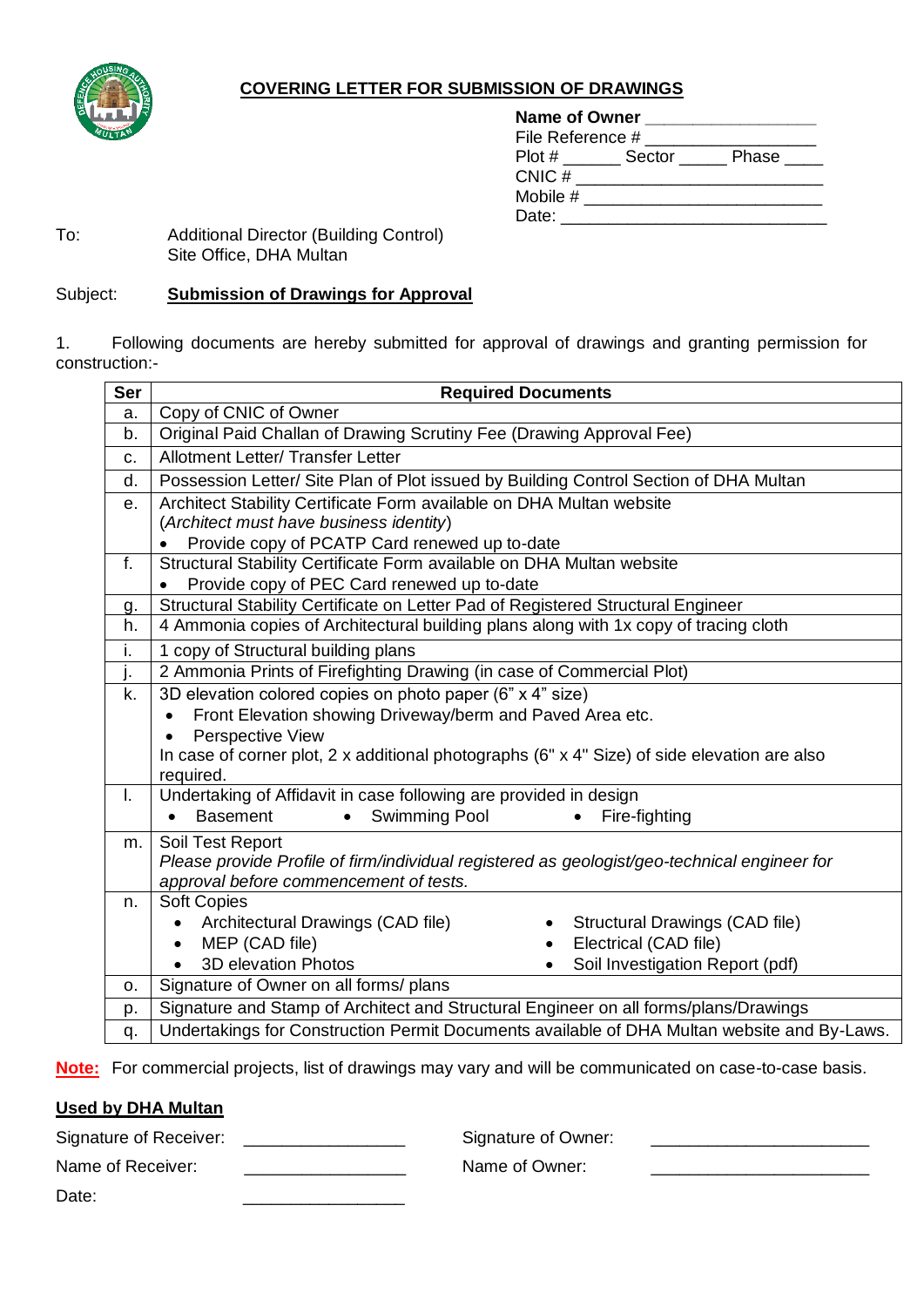**Submission of Drawings.** Members are responsible to submit the following drawings in accordance with DHAM By-Laws.

**Architectural Drawings**. Member shall submit architectural drawings as prescribed in application form, covering following details:-

- (a) All drawings shall be submitted on sheet size of 30 x 40 inches and all details be given at a minimum scale of  $1/8$ " =  $1$ "-0".
- (b) The plans of basement, ground floor, upper floors and roof along with stair tower/Mumty.
- (c) Two point perspective view in color with material finishes (showing front and side).
- (d) All elevations, two sections along x and y axis passing through stairs providing maximum details.
- (e) Site plan / key plan showing plot dimensions, width of the road(s), detail of neighboring plots, location of gate(s), position of underground water tank, septic tank, grey water tank and location of North.
- (f) Elevation and section of boundary wall, gate(s), ramp and water channel with respect to adjoining road/street.
- (g) External dimensions of building.
- (h) The clear dimensions of all rooms and position of doors, windows and ventilators in each room at every storey.
- (i) The position and dimensions of all projections beyond the walls of the building.
- (j) Roof plan showing the location/dimension of overhead water tank, stair tower/mumty.
- (k) Total height of building with reference to reference point including level of finished floor, and split-levels (levels be indicated on plans also).
- (l) Location of reference service manhole and its invert level and location of water connection shall be clearly shown on submission drawing.
- (m) Details of alternate energy solutions on roof/roof top with dimensions and heights.
- (n) Location and size of overhead and underground tank (for commercial/mixed use plots: show domestic and firefighting water in a section along with its calculations).
- (o) The sewerage line and waste water/soap line should be laid independently and marked properly on the plan. The soap water should not be connected directly to the septic tank. It should be connected to underground grey water tank or directly to the main sewer line.
- (p) Schedule of open / covered areas.
- (q) Schedule of doors and windows.
- (r) Covered area calculation block plan.
- (s) Signature of Owner and the Licensed Architect on drawings along with required forms.